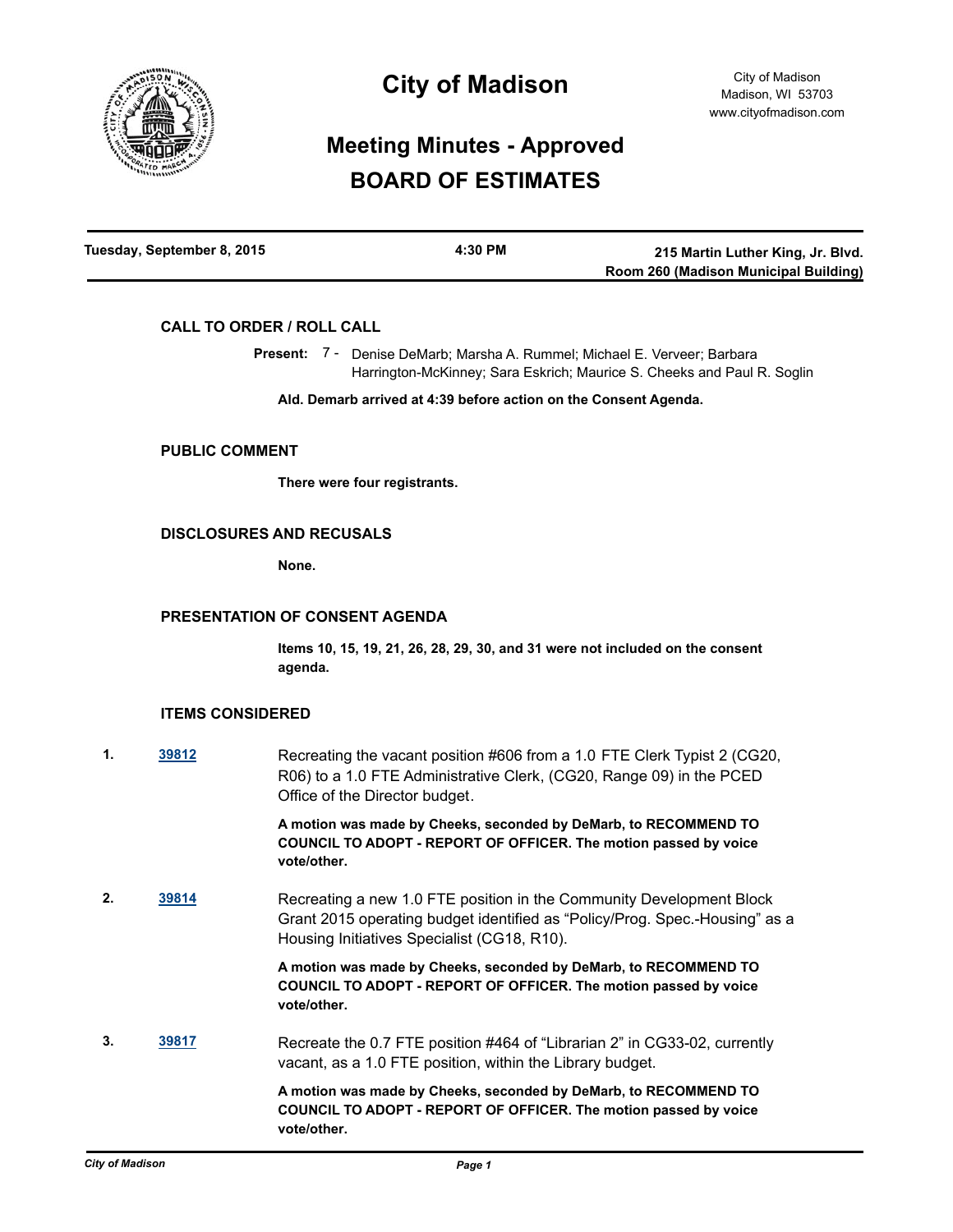**4. [39819](http://madison.legistar.com/gateway.aspx?m=l&id=/matter.aspx?key=43377)** Create the classification of Library Associate Director in CG18, Range 16. Recreate the 1.0 FTE position #504 of Library Community Services Manager in CG 18, Range 14 (currently vacant) as Library Associate Director in CG 18, Range 16, within the Library operating budget.

> **A motion was made by Cheeks, seconded by DeMarb, to RECOMMEND TO COUNCIL TO ADOPT - REPORT OF OFFICER. The motion passed by voice vote/other.**

**5. [39820](http://madison.legistar.com/gateway.aspx?m=l&id=/matter.aspx?key=43378)** Recreating the position #3307 of 1.0 FTE Engineering Program Specialist 1 in CG16-17 as an Engineering Program Specialist 2 (job class code #F053) in CG16-19, in the Engineering Division Operating Budget; and reallocating the incumbent, D. Wipperfurth, to the new position.

> **A motion was made by Cheeks, seconded by DeMarb, to RECOMMEND TO COUNCIL TO ADOPT - REPORT OF OFFICER. The motion passed by voice vote/other.**

**6. [39821](http://madison.legistar.com/gateway.aspx?m=l&id=/matter.aspx?key=43379)** Recreating the position #1072 of 1.0 FTE Engineering Program Specialist 1 in CG16-17 as an Engineering Program Specialist 2 (job class code # F053) in CG16-19, in the Engineering Division Operating Budget; and reallocating the incumbent, L. Zenchenko, to the new position.

> **A motion was made by Cheeks, seconded by DeMarb, to RECOMMEND TO COUNCIL TO ADOPT - REPORT OF OFFICER. The motion passed by voice vote/other.**

**7. [39822](http://madison.legistar.com/gateway.aspx?m=l&id=/matter.aspx?key=43380)** Delete the classification of Engineering Financial Manager in CG18, R12, and recreate it in CG18, R14. Recreate position #1104 as a 1.0 FTE Engineering Financial Manager in CG18, Range 14, and reallocate the incumbent (S. Danner-Rivers) to the new position, in the Engineering Division budget.

> **A motion was made by Cheeks, seconded by DeMarb, to RECOMMEND TO COUNCIL TO ADOPT - REPORT OF OFFICER. The motion passed by voice vote/other.**

**8. [39823](http://madison.legistar.com/gateway.aspx?m=l&id=/matter.aspx?key=43381)** Delete the classification of Parks Community Services Manager in CG18, Range 14 and recreate it in CG18, R12. Recreate the vacant position #1520 in the permanent salary detail of the Parks Division budget as a 1.0 FTE Parks Community Services Manager in CG18, Range 12.

> **A motion was made by Cheeks, seconded by DeMarb, to RECOMMEND TO COUNCIL TO ADOPT - REPORT OF OFFICER. The motion passed by voice vote/other.**

**9. [39939](http://madison.legistar.com/gateway.aspx?m=l&id=/matter.aspx?key=43486)** Approving an extension of a provisional appointment for Matt Wachter from August 1, 2015 until such time as the position of CDA Executive Director is filled on a permanent basis or until February 1, 2016, whichever is earlier.

> **A motion was made by Cheeks, seconded by DeMarb, to RECOMMEND TO COUNCIL TO ADOPT - REPORT OF OFFICER. The motion passed by voice vote/other.**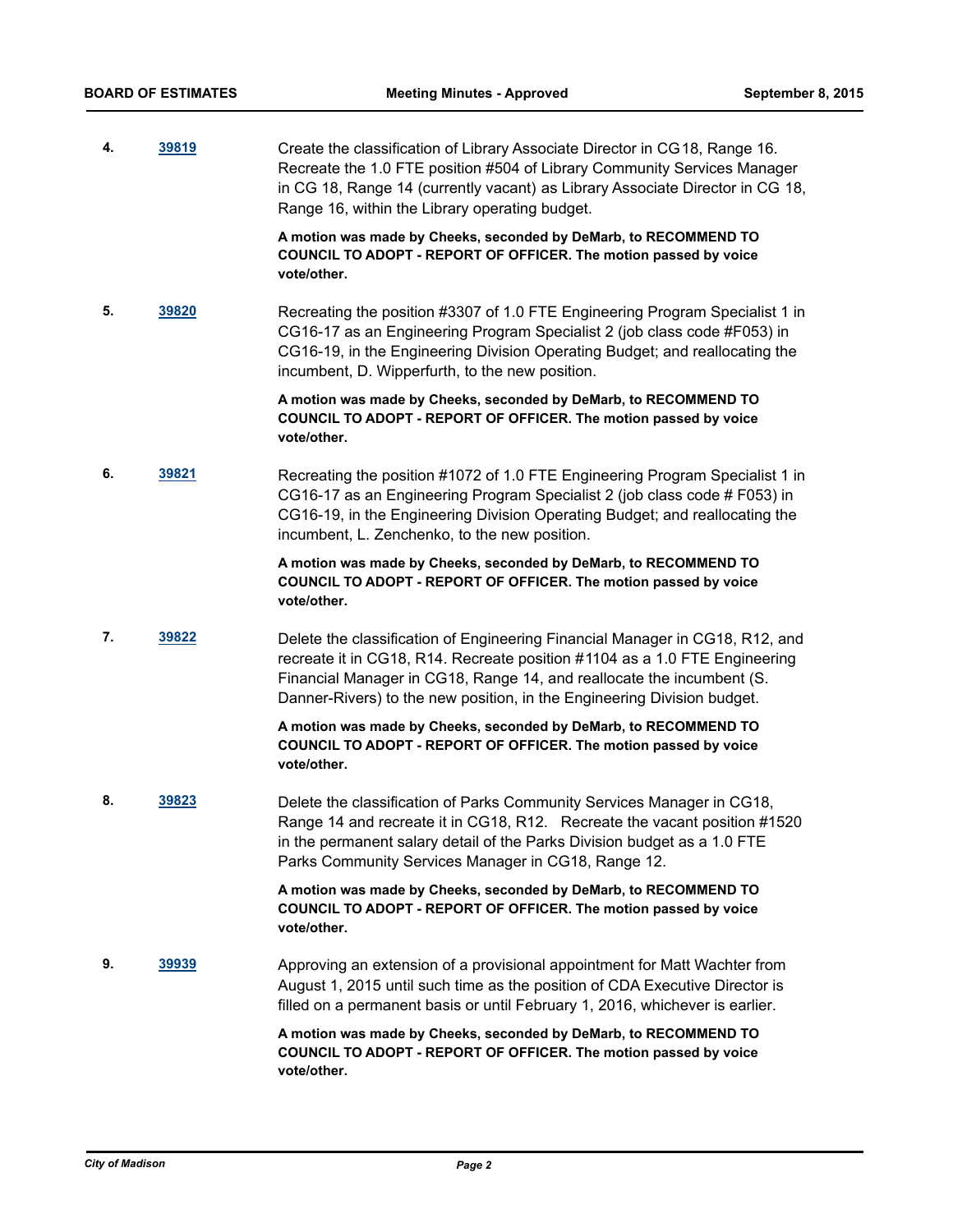**10. [39335](http://madison.legistar.com/gateway.aspx?m=l&id=/matter.aspx?key=41919)** Adopting the University Hill Farms Neighborhood Plan as a supplement to the City of Madison's Comprehensive Plan.

> **A motion was made by Cheeks, seconded by Rummel, to Return to Lead with the Recommendation for Approval to the PLAN COMMISSION. The motion passed by voice vote/other.**

**11. [39673](http://madison.legistar.com/gateway.aspx?m=l&id=/matter.aspx?key=43239)** Authorizing the Mayor and City Clerk to enter into an agreement with the Capital Area Regional Planning Commission (CARPC) on behalf of the Madison Area Transportation Planning Board to provide funding for a joint project to conduct a public values survey.

> **A motion was made by Cheeks, seconded by DeMarb, to RECOMMEND TO COUNCIL TO ADOPT - REPORT OF OFFICER. The motion passed by voice vote/other.**

**12. [39767](http://madison.legistar.com/gateway.aspx?m=l&id=/matter.aspx?key=43327)** Authorizing the Mayor and the City Clerk to enter into an agreement with HNTB Corporation for work to refine and calibrate the travel demand forecasting model used by the Madison Area Transportation Planning Board, an MPO, amend a public transit capital grant from the U.S. Department of Transportation and matching funds from the Wisconsin Department of Transportation (WisDOT) for continuing work on high-capacity transit planning, and authorizing the Mayor and the City Clerk to execute the associated grant agreements with USDOT.

> **A motion was made by Cheeks, seconded by DeMarb, to RECOMMEND TO COUNCIL TO ADOPT - REPORT OF OFFICER. The motion passed by voice vote/other.**

**13. [39654](http://madison.legistar.com/gateway.aspx?m=l&id=/matter.aspx?key=43220)** Approving a Facade Improvement Grant to Holly Alexander; owner of Willy Street Pub and Grill located at 852/854 Williamson Street.

## **A motion was made by Cheeks, seconded by DeMarb, to RECOMMEND TO COUNCIL TO ADOPT - REPORT OF OFFICER. The motion passed by voice vote/other.**

**14. [39736](http://madison.legistar.com/gateway.aspx?m=l&id=/matter.aspx?key=43296)** Authorizing the City of Madison, through the Madison Senior Center, to accept an eight-month OASIS Institute grant, along with local funds from the Madison Senior Center Foundation, for continued support of Madison's CATCH Healthy Habits program during 2015; and amending the Community Development Division's 2015 Adopted Operating Budget to recognize associated revenues and commensurate expenditures.

> **A motion was made by Cheeks, seconded by DeMarb, to RECOMMEND TO COUNCIL TO ADOPT (15 VOTES REQUIRED) - REPORT OF OFFICER. The motion passed by voice vote/other.**

**15. [39917](http://madison.legistar.com/gateway.aspx?m=l&id=/matter.aspx?key=43464)** Declaring the City of Madison's intention to work in partnership with Nehemiah Center for Urban Leadership Development on a targeted four month Homeless, jobless and disaffected individuals assessment Pilot Program.

> **A motion was made by DeMarb, seconded by Cheeks, to RECOMMEND TO COUNCIL TO ADOPT (15 VOTES REQUIRED) - REPORT OF OFFICER. The motion passed by the following vote:**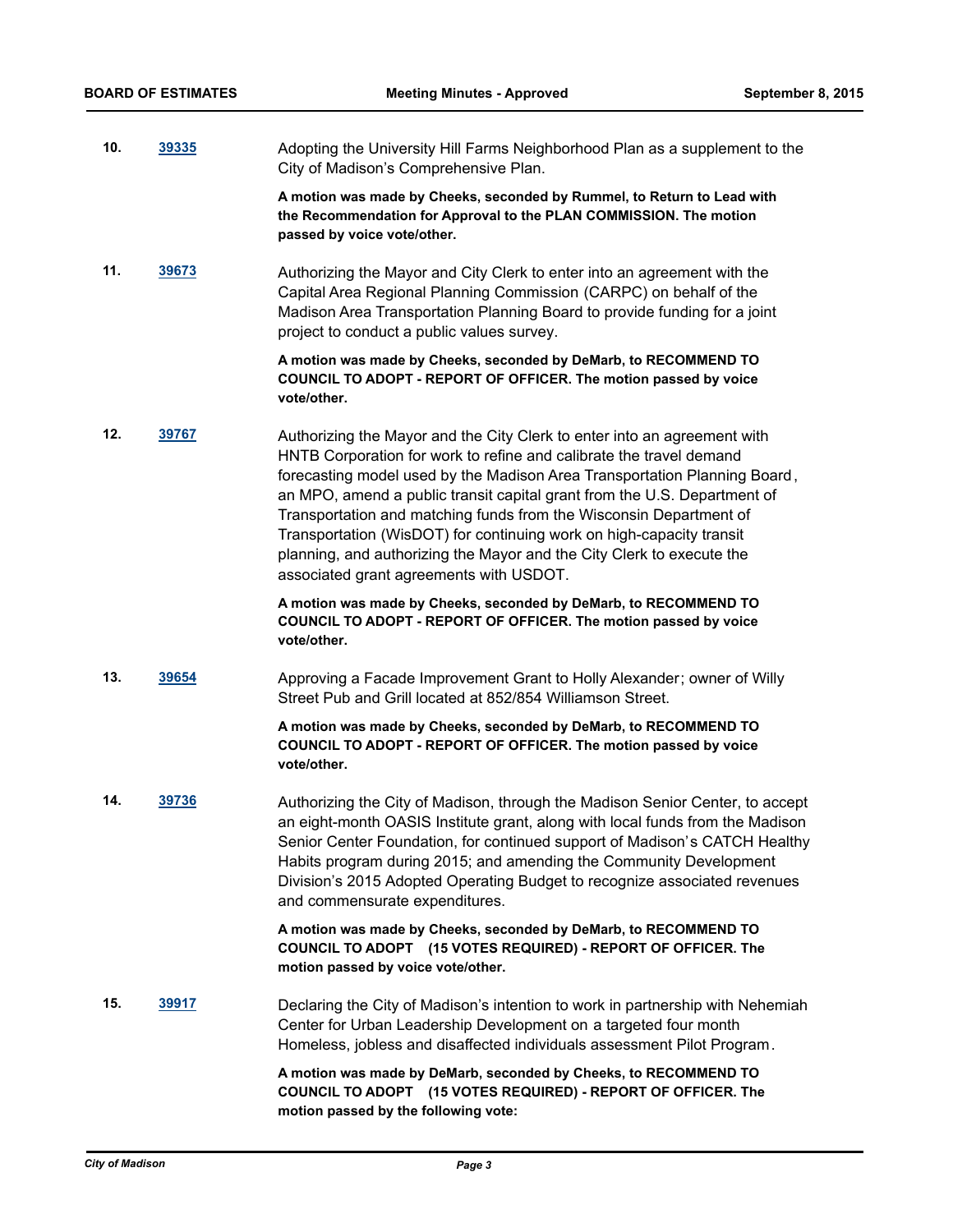- **Ayes:** Marsha A. Rummel; Michael E. Verveer; Maurice S. Cheeks and Paul R. Soglin Aves:  $4 -$
- **Noes:** 3 Denise DeMarb; Barbara Harrington-McKinney and Sara Eskrich
- **16. [39918](http://madison.legistar.com/gateway.aspx?m=l&id=/matter.aspx?key=43465)** Authorizing the Community Development Division to issue a Request for Proposals (RFP) for design and other architectural services required for the subsequent development of the Park Edge/Park Ridge Community Center; and authorizing the Mayor and City Clerk to enter into an agreement with the selected consultant for the provision of these services.

**A motion was made by Cheeks, seconded by DeMarb, to RECOMMEND TO COUNCIL TO ADOPT (15 VOTES REQUIRED) - REPORT OF OFFICER. The motion passed by voice vote/other.**

**17. [39789](http://madison.legistar.com/gateway.aspx?m=l&id=/matter.aspx?key=43349)** Application to the Dane County Board for exemption from Dane County Library tax levied under Section 43.57(3) Wisconsin Statutes.

> **A motion was made by Cheeks, seconded by DeMarb, to RECOMMEND TO COUNCIL TO ADOPT - REPORT OF OFFICER. The motion passed by voice vote/other.**

**18. [39837](http://madison.legistar.com/gateway.aspx?m=l&id=/matter.aspx?key=43394)** Amending the 2015 Adopted Capital Budget to reallocate funding from Hawthorne Library HVAC to various other Library capital expenses.

> **A motion was made by Cheeks, seconded by DeMarb, to RECOMMEND TO COUNCIL TO ADOPT (15 VOTES REQUIRED) - REPORT OF OFFICER. The motion passed by voice vote/other.**

**19. [38973](http://madison.legistar.com/gateway.aspx?m=l&id=/matter.aspx?key=41584)** Authorizing the Police Department to accept a FY2015 USDOJ Justice and Mental Collaboration Program grant, if awarded, of \$200,000 for creating a Mental Health Outreach, Referral and Engagement (MORE) Team, hiring a new sergeant position and funding Journey Mental Health Center clinician for two years; and amending budgets accordingly

> **A motion was made by DeMarb, seconded by Cheeks, to RECOMMEND TO COUNCIL TO ADOPT (15 VOTES REQUIRED) - REPORT OF OFFICER. The motion passed by voice vote/other.**

**20. [39646](http://madison.legistar.com/gateway.aspx?m=l&id=/matter.aspx?key=43212)** Authorizing the Madison Police Department to become a CrossFit affiliate in an effort to improve physical fitness of our current employees and those in our pre-service academy

> **A motion was made by Cheeks, seconded by DeMarb, to RECOMMEND TO COUNCIL TO ADOPT - REPORT OF OFFICER. The motion passed by voice vote/other.**

**21. [39840](http://madison.legistar.com/gateway.aspx?m=l&id=/matter.aspx?key=43397)** Authorizing the Mayor, City Clerk and Chief of Police to accept a FY2016 \$70,000 public safety grant from the Wisconsin Department of Transportation for alcohol enforcement and to amend budgets accordingly

> **A motion was made by DeMarb, seconded by Cheeks, to RECOMMEND TO COUNCIL TO ADOPT (15 VOTES REQUIRED) - REPORT OF OFFICER. The motion passed by voice vote/other.**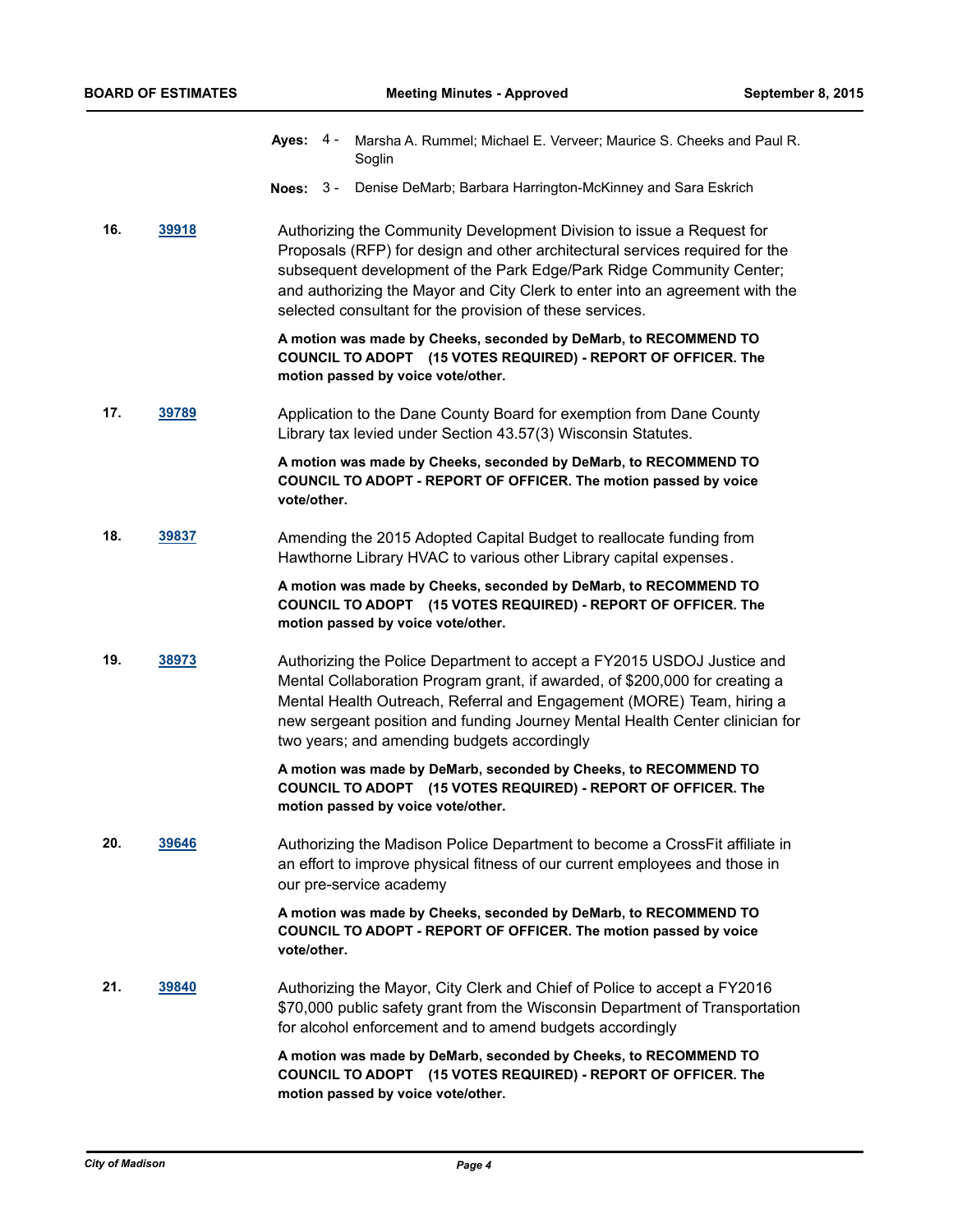**22. [39907](http://madison.legistar.com/gateway.aspx?m=l&id=/matter.aspx?key=43454)** Authorizing the termination of an operational Agreement between the City and Madison Gas and Electric Company pertaining to a photovoltaic system in the upper parking lot of the Madison Municipal Building.

> **A motion was made by Cheeks, seconded by DeMarb, to RECOMMEND TO COUNCIL TO ADOPT - REPORT OF OFFICER. The motion passed by voice vote/other.**

**23. [39908](http://madison.legistar.com/gateway.aspx?m=l&id=/matter.aspx?key=43455)** Authorizing a Space Use Agreement between the City and the Madison Credit Union to provide interim space in the Madison Municipal Building due to the demolition of its space in the Madison Municipal Building annex.

> **A motion was made by Cheeks, seconded by DeMarb, to RECOMMEND TO COUNCIL TO ADOPT - REPORT OF OFFICER. The motion passed by voice vote/other.**

**24. [39909](http://madison.legistar.com/gateway.aspx?m=l&id=/matter.aspx?key=43456)** Authorizing an amendment to the termination date of a lease between the City and the Madison Credit Union for space within the Madison Municipal Building.

> **A motion was made by Cheeks, seconded by DeMarb, to RECOMMEND TO COUNCIL TO ADOPT - REPORT OF OFFICER. The motion passed by voice vote/other.**

**25. [39910](http://madison.legistar.com/gateway.aspx?m=l&id=/matter.aspx?key=43457)** Authorizing the termination of two leases between the City and the United States Postal Service for the Capital Station Post Office space and adjacent parking at the Madison Municipal Building.

> **A motion was made by Cheeks, seconded by DeMarb, to RECOMMEND TO COUNCIL TO ADOPT - REPORT OF OFFICER. The motion passed by voice vote/other.**

**26. [39936](http://madison.legistar.com/gateway.aspx?m=l&id=/matter.aspx?key=43483)** Approving a settlement of outstanding property tax litigation with Attic Angel Prairie Point, authorizing a refund of \$2,703,435 to pay the tax refunds due, authorizing the City Attorney to sign the settlement agreement, and authorizing the Mayor and City Clerk to sign an Agreement with Attic Angel Prairie Point for the future payment for municipal services to the City.

> **A motion was made by DeMarb, seconded by Cheeks, to RECOMMEND TO COUNCIL TO ADOPT - REPORT OF OFFICER. The motion passed by voice vote/other.**

**27. [39558](http://madison.legistar.com/gateway.aspx?m=l&id=/matter.aspx?key=43126)** Authorizing City staff to negotiate and enter into an agreement with Alliant Energy for the transfer of ownership and maintenance of 1443 residential streetlights.

> **A motion was made by Cheeks, seconded by DeMarb, to RECOMMEND TO COUNCIL TO ADOPT - REPORT OF OFFICER. The motion passed by voice vote/other.**

**28. [39911](http://madison.legistar.com/gateway.aspx?m=l&id=/matter.aspx?key=43458)** To authorize the Mayor and City Clerk to enter into a five-year contract with two optional one-year renewal extensions on behalf of the City with Schmidt's Auto Towing, Inc. for towing and vehicle storage services.

> **A motion was made by DeMarb, seconded by Cheeks, to RECOMMEND TO COUNCIL TO ADOPT - REPORT OF OFFICER. The motion passed by voice vote/other.**